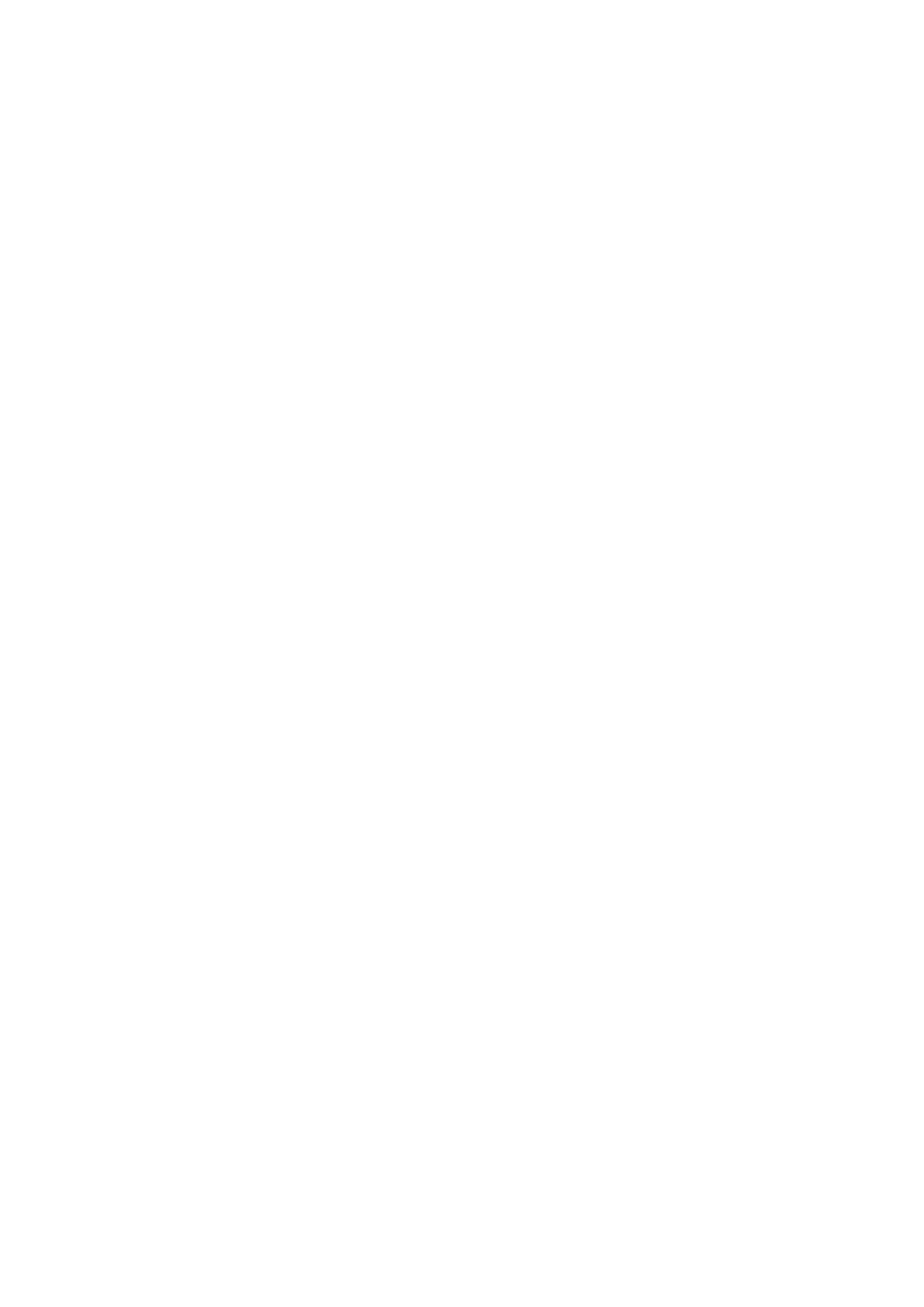*I certify that this PUBLIC BILL, which originated in the LEGISLATIVE COUNCIL, has finally passed the LEGISLATIVE COUNCIL and the LEGISLATIVE ASSEMBLY of NEW SOUTH WALES.*

*Legislative Council 2010* *Clerk of the Parliaments*



New South Wales

# **Crimes (Serious Sex Offenders) Amendment Bill 2010**

Act No , 2010

An Act to amend the *Crimes (Serious Sex Offenders) Act 2006* to make further provision with respect to supervision orders and detention orders; and for other purposes.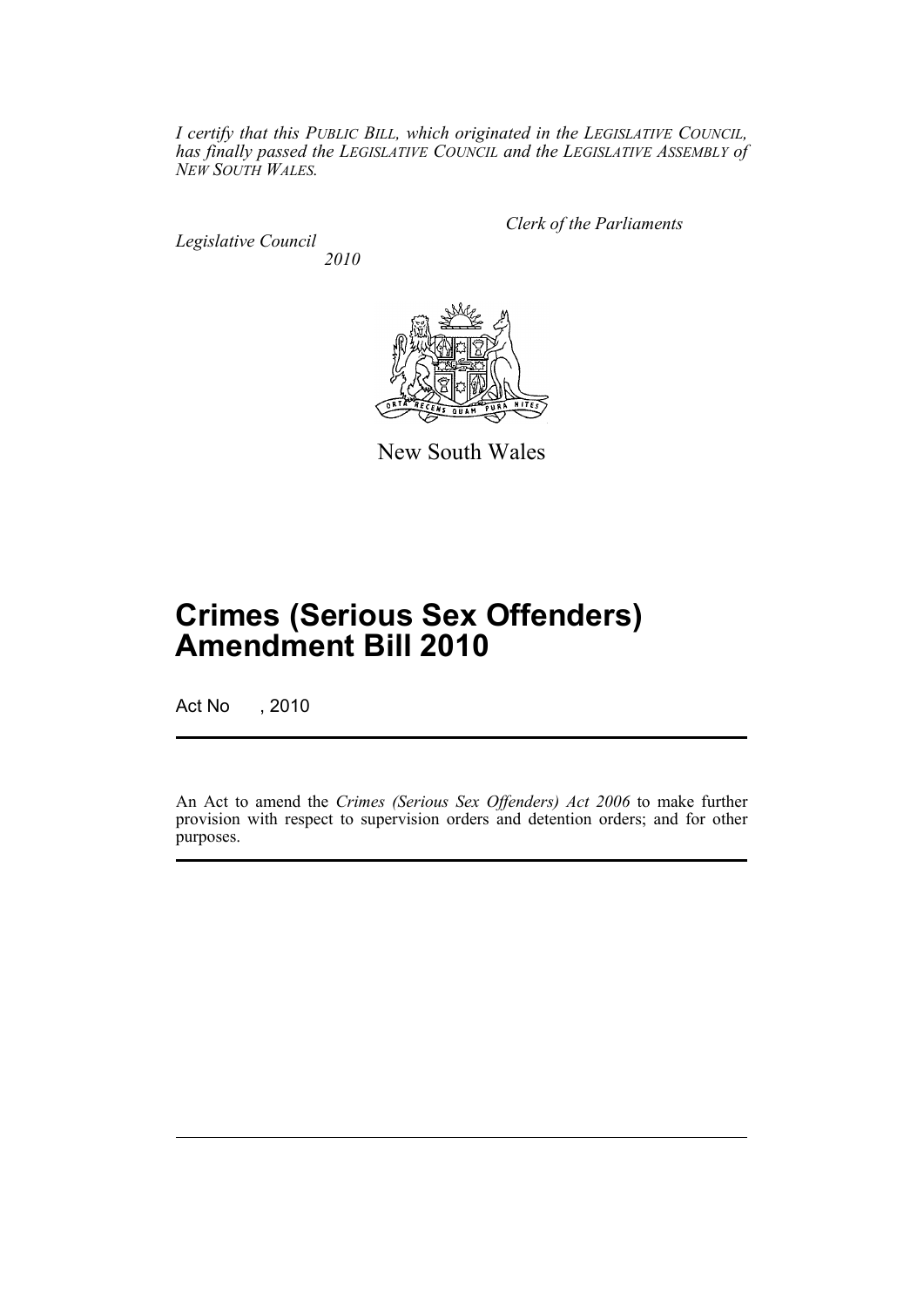# <span id="page-3-0"></span>**The Legislature of New South Wales enacts:**

# **1 Name of Act**

This Act is the *Crimes (Serious Sex Offenders) Amendment Act 2010*.

# <span id="page-3-1"></span>**2 Commencement**

This Act commences on the date of assent to this Act.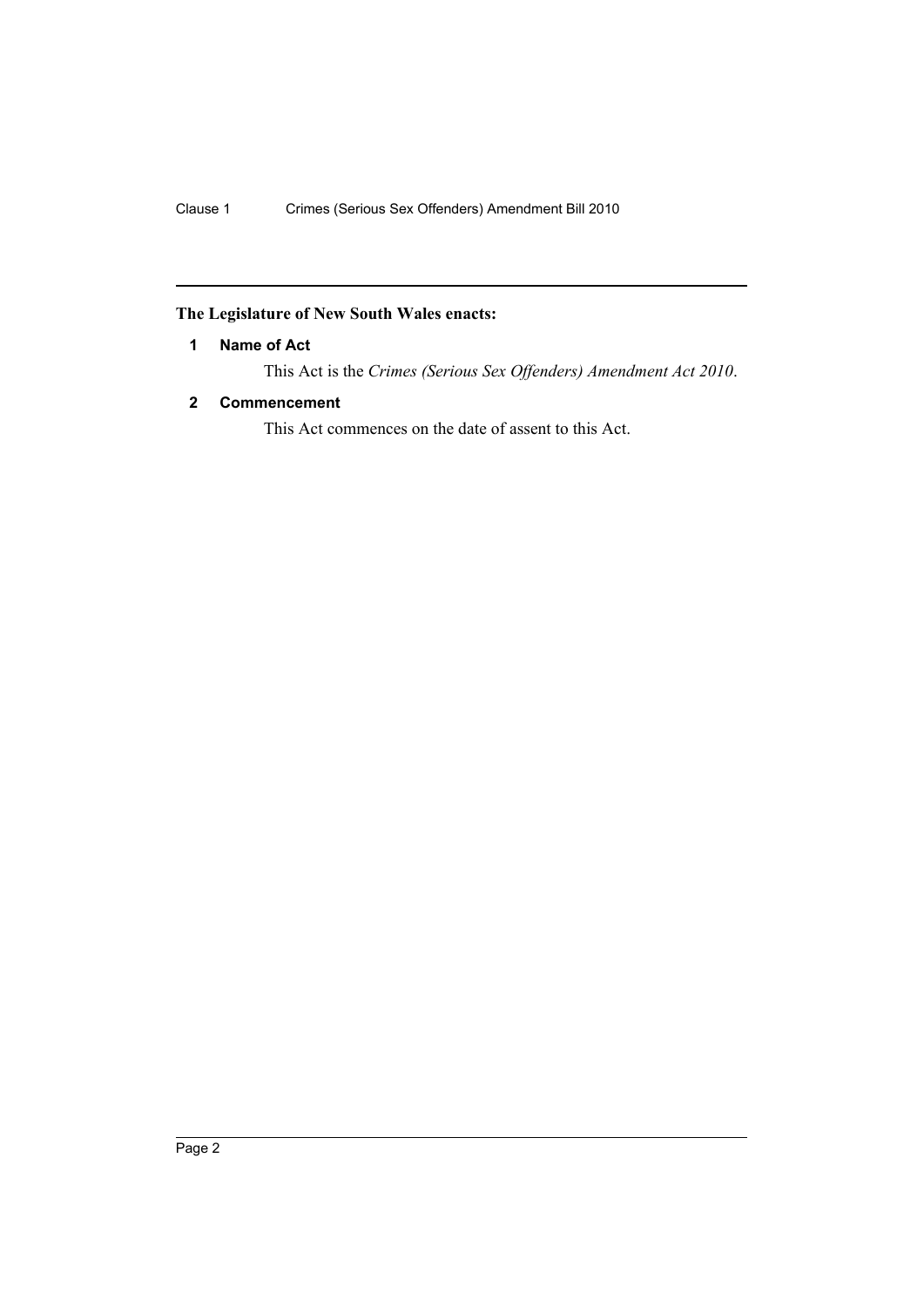Amendment of Crimes (Serious Sex Offenders) Act 2006 No 7 Schedule 1

# <span id="page-4-0"></span>**Schedule 1 Amendment of Crimes (Serious Sex Offenders) Act 2006 No 7**

# **[1] Section 4 Definitions**

Insert in alphabetical order:

*Corrective Services NSW* has the same meaning it has in the *Crimes (Administration of Sentences) Act 1999*.

*sentencing court*, in relation to an offender serving a sentence of imprisonment, means:

- (a) the court by which the sentence was imposed, and
- (b) any court that heard an appeal in respect of that sentence.

#### **[2] Section 4, definition of "corrective services officer"**

Omit "the Department of Corrective Services".

Insert instead "Corrective Services NSW".

## **[3] Section 5 Definitions of "serious sex offence" and "offence of a sexual nature"**

Insert after section 5 (1) (c):

(c1) an offence by a person that, at the time it was committed, was not a serious sex offence for the purposes of this Act but which was committed in circumstances that would make the offence a serious sex offence if it were committed at the time an application for an order against the person is made under this Act, and

#### **[4] Section 7 Pre-trial procedures**

Insert after section 7 (2):

**Note.** Section 21A (6) provides that the State of New South Wales must not disclose a victim statement to the offender unless the person who made the statement consents to the disclosure.

## **[5] Sections 9 (2) and 17 (2) and (3)**

Omit "is likely to commit a further" wherever occurring.

Insert instead "poses an unacceptable risk of committing a".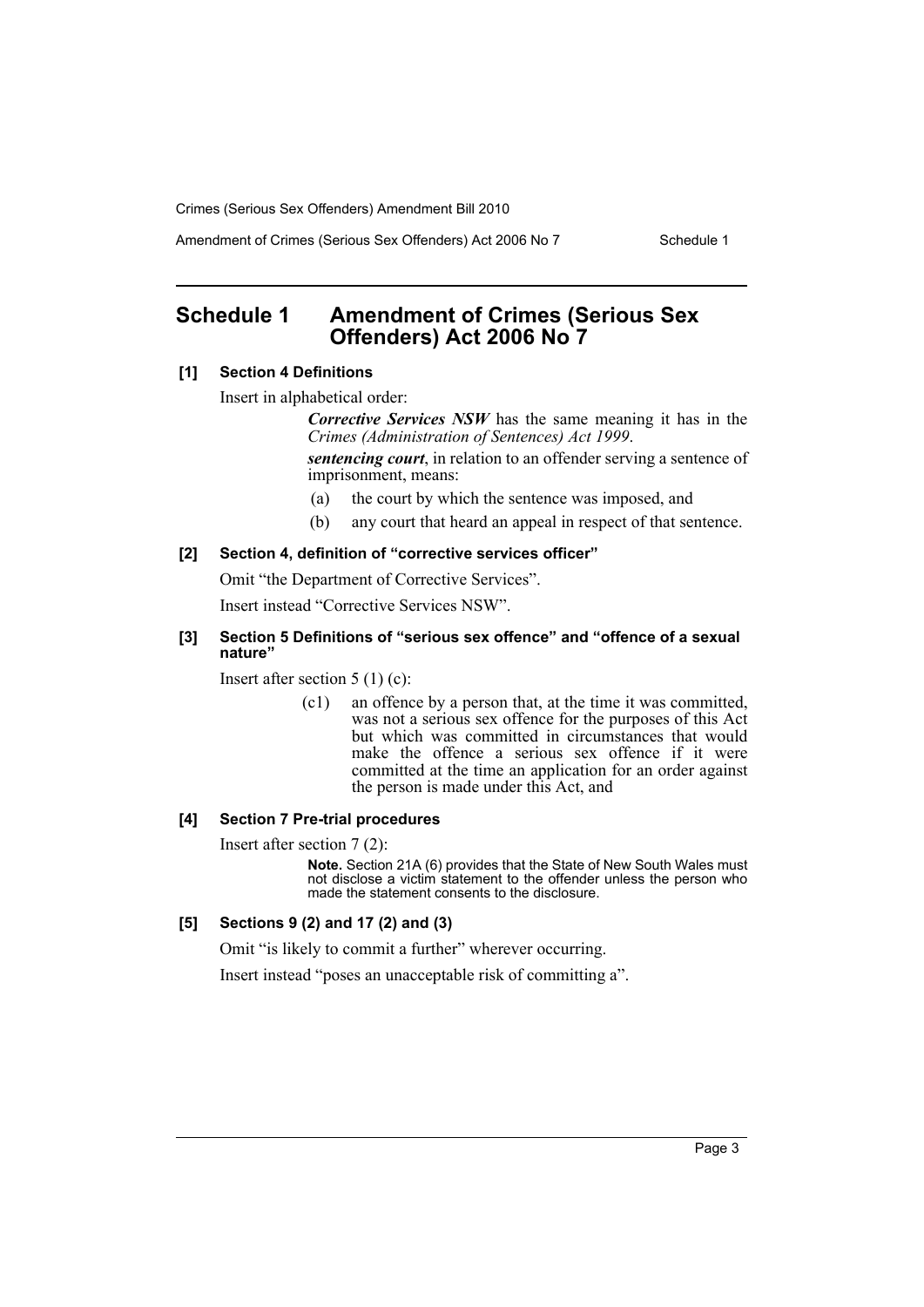Schedule 1 Amendment of Crimes (Serious Sex Offenders) Act 2006 No 7

# **[6] Section 9 (2A)**

Insert after section 9 (2):

(2A) The Supreme Court is not required to determine that the risk of a person committing a serious sex offence is more likely than not in order to determine that the person poses an unacceptable risk of committing a serious sex offence.

# **[7] Sections 9 (3) (d1) and 17 (4) (d1)**

Insert after sections 9 (3) (d) and 17 (4) (d) respectively:

(d1) any report prepared by Corrective Services NSW as to the extent to which the offender can reasonably and practicably be managed in the community,

### **[8] Sections 9 (3) (h1) and 17 (4) (h1)**

Insert after sections 9 (3) (h) and 17 (4) (h) respectively:

(h1) the views of the sentencing court at the time the sentence of imprisonment was imposed on the offender,

#### **[9] Section 10 Term of extended supervision order**

Omit section 10 (1). Insert instead:

- (1) An extended supervision order commences when it is made, or when the offender's current custody or supervision expires, whichever is the later.
- (1A) An extended supervision order expires at the end of:
	- (a) such period (not exceeding 5 years from the day on which it commences) as is specified in the order, or
	- (b) if the order is suspended for any period, the period specified in paragraph (a) plus each period during which the order is suspended.

# **[10] Section 10 (2)**

Omit ", but that suspension does not affect the expiry date of the order".

# **[11] Section 11 Conditions that may be imposed on supervision order**

Insert after section 11 (a):

(a1) to permit any corrective services officer to access any computer or related equipment that is at the offender's residential address or in the possession of the offender, or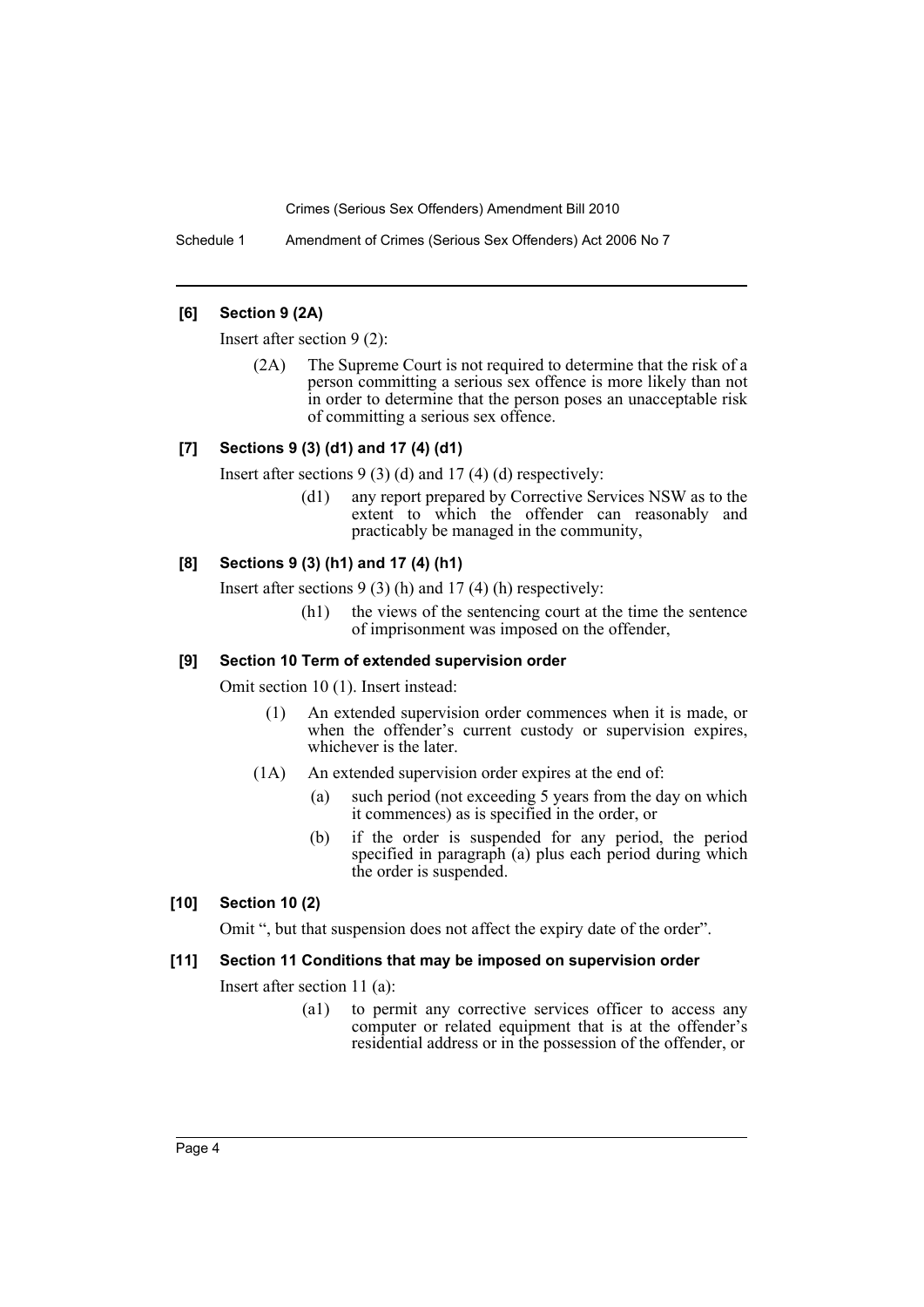### **[12] Sections 13 (1A) and 19 (1A)**

Insert after sections 13 (1) and 19 (1) respectively:

(1A) The period of an order must not be varied so that the period is greater than that otherwise permitted under this Part.

#### **[13] Section 14 Application for continuing detention order**

Omit section 14 (2). Insert instead:

- (2) The State of New South Wales may apply to the Supreme Court for a continuing detention order against a person who is subject to an extended supervision order or an interim supervision order if:
	- (a) the person is found guilty of an offence under section 12, or
	- (b) because of altered circumstances, adequate supervision of the person cannot be provided under an extended supervision order or an interim supervision order.
- (2A) An application under subsection (1) may not be made more than 6 months before:
	- (a) the end of the offender's total sentence, or
	- (b) the expiry of the existing continuing detention order,
	- as appropriate.
- (2B) An application under subsection (2) in respect of a person who is serving a sentence of imprisonment by way of full-time detention may not be made more than 6 months before the end of the person's total sentence.

#### **[14] Section 14 (3) (a)**

Insert "(and if the application is made under subsection (2), the matters referred to in section  $17 \text{ (4A)}$  and  $(4B)$  to the extent that is relevant to the application)" after "section  $17' (4)$ ".

#### **[15] Section 14A Application for continuing detention order on breach of extended supervision order or interim supervision order**

Omit the section.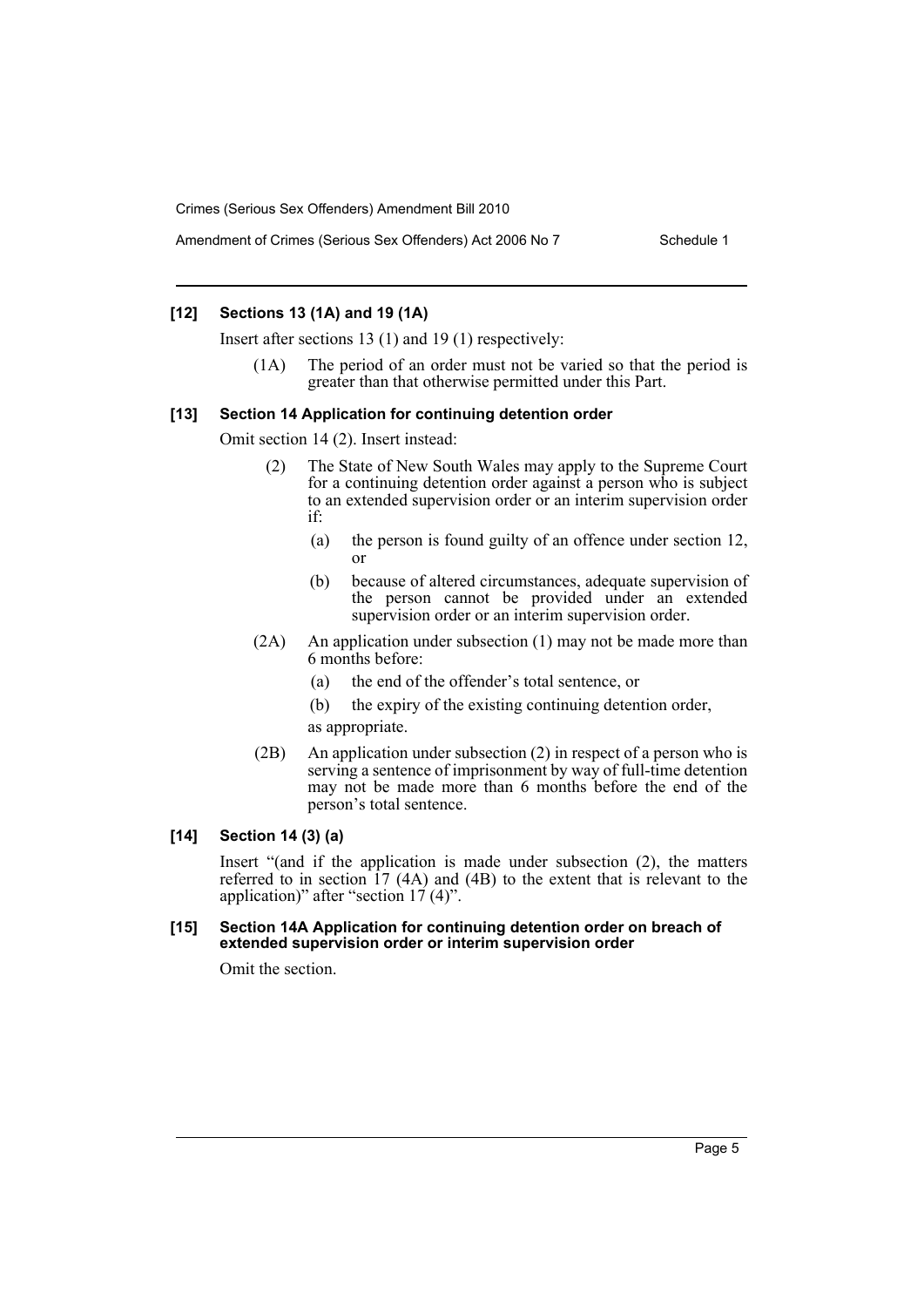Schedule 1 Amendment of Crimes (Serious Sex Offenders) Act 2006 No 7

#### **[16] Section 17 Determination of application for continuing detention order**

Insert after section 17 (3):

(3A) The Supreme Court is not required to determine that the risk of a person committing a serious sex offence is more likely than not in order to determine that the person poses an unacceptable risk of committing a serious sex offence.

### **[17] Section 17 (4) (f)**

Omit "earlier". Insert instead "interim supervision order or an".

## **[18] Section 17 (4A)**

Omit "section 14A". Insert instead "section 14 (2) (a)".

#### **[19] Section 17 (4B)**

Insert after section 17 (4A):

(4B) In determining an application made under section 14 (2) (b), the Supreme Court cannot make a continuing detention order unless it is satisfied that circumstances have altered since the making of the extended supervision order or interim supervision order and those altered circumstances mean that adequate supervision of the person cannot be provided under an extended supervision order or an interim supervision order.

#### **[20] Section 17A Special provisions relating to parole**

Omit the section.

#### **[21] Section 18 Term of continuing detention order**

Omit "section 14A" from section 18 (1A). Insert instead "section 14 (2)".

#### **[22] Section 18A**

Insert after section 18:

#### **18A Detention order causes any supervision order to cease to have effect**

- (1) On the making of a continuing detention order in respect of a person, any interim supervision order or extended supervision order in respect of the person expires and ceases to have effect.
- (2) On the making of an interim detention order in respect of a person, any interim supervision order or extended supervision order in respect of the person is suspended and ceases to have effect until such time as the interim detention order expires.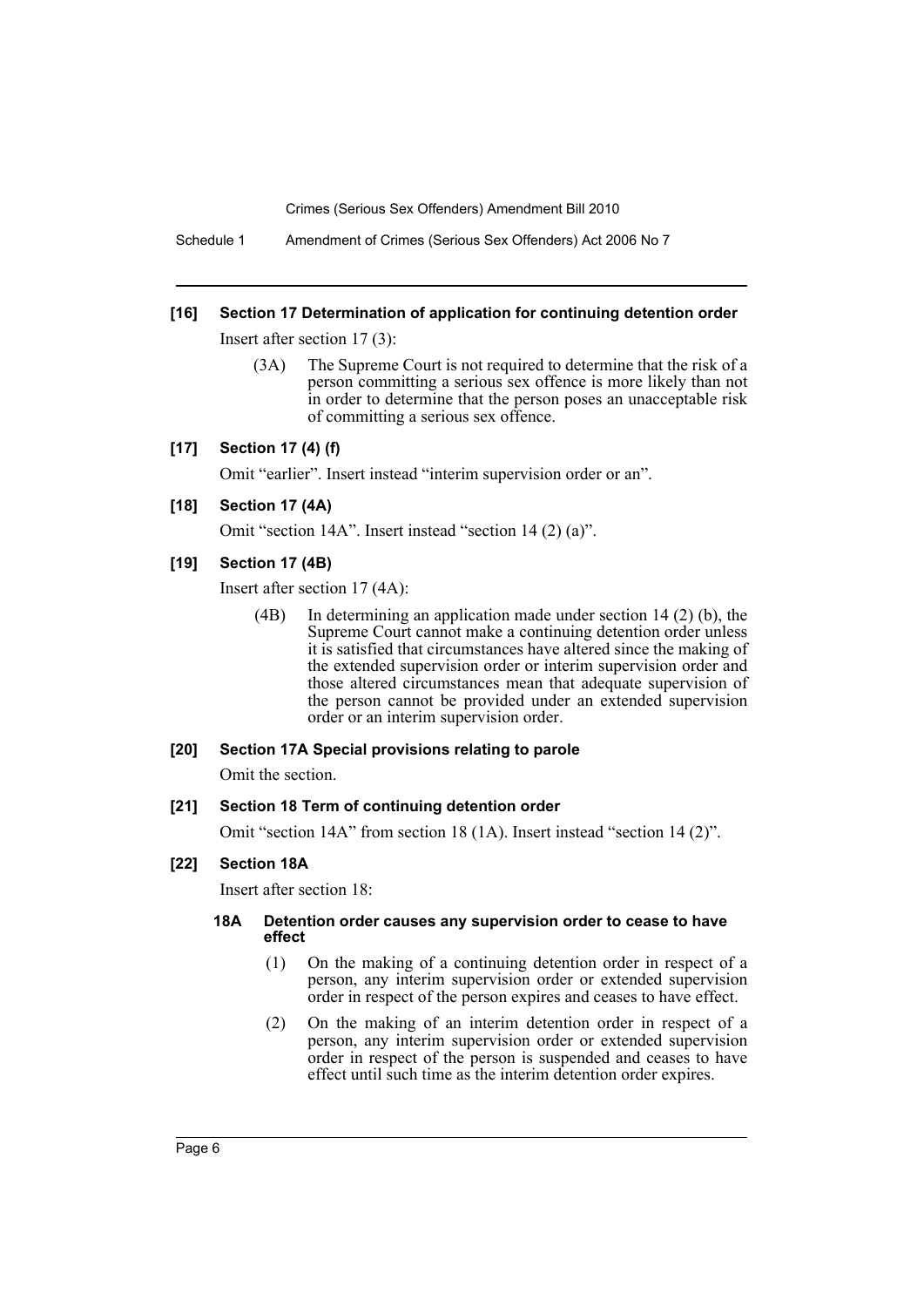### **[23] Section 19 Detention order may be varied or revoked**

Omit "such an application" from section 19 (2). Insert instead "an application under this section".

### **[24] Section 21A**

Insert after section 21:

# **21A Victim statements**

- (1) As soon as practicable after an application for an order under this Act is made in respect of an offender, the person acting on behalf of the State of New South Wales for the purposes of the application must take such steps as are reasonable to ensure that written notice of the application is given to:
	- (a) each victim of the offender, or
	- (b) if any such victim is under 18 years of age or lacks legal capacity—that victim's parent or guardian.
- (2) The notice must inform the person that the person may provide, before the date stated in the notice, a written statement setting out:
	- (a) the person's views about the order and any conditions to which the order may be subject, and
	- (b) any other matters prescribed by the regulations.
- (3) It is sufficient for the notice to be sent to the person at the person's last known address as recorded in the Victims Register.
- (4) Any statement received before the final hearing date in respect of the application may be placed before the Supreme Court for consideration in respect of the application.
- (5) A person who makes a statement may amend or withdraw the statement.
- (6) The Supreme Court and the State of New South Wales must not disclose a statement to the offender to which the application relates unless the person who made the statement consents to the disclosure.
- (7) If consent is not provided the Supreme Court may:
	- (a) reduce the weight given to the statement, and
	- (b) take reasonable steps to disclose to the offender, or the offender's legal representative, the substance of the statement but only if the Court is satisfied that those steps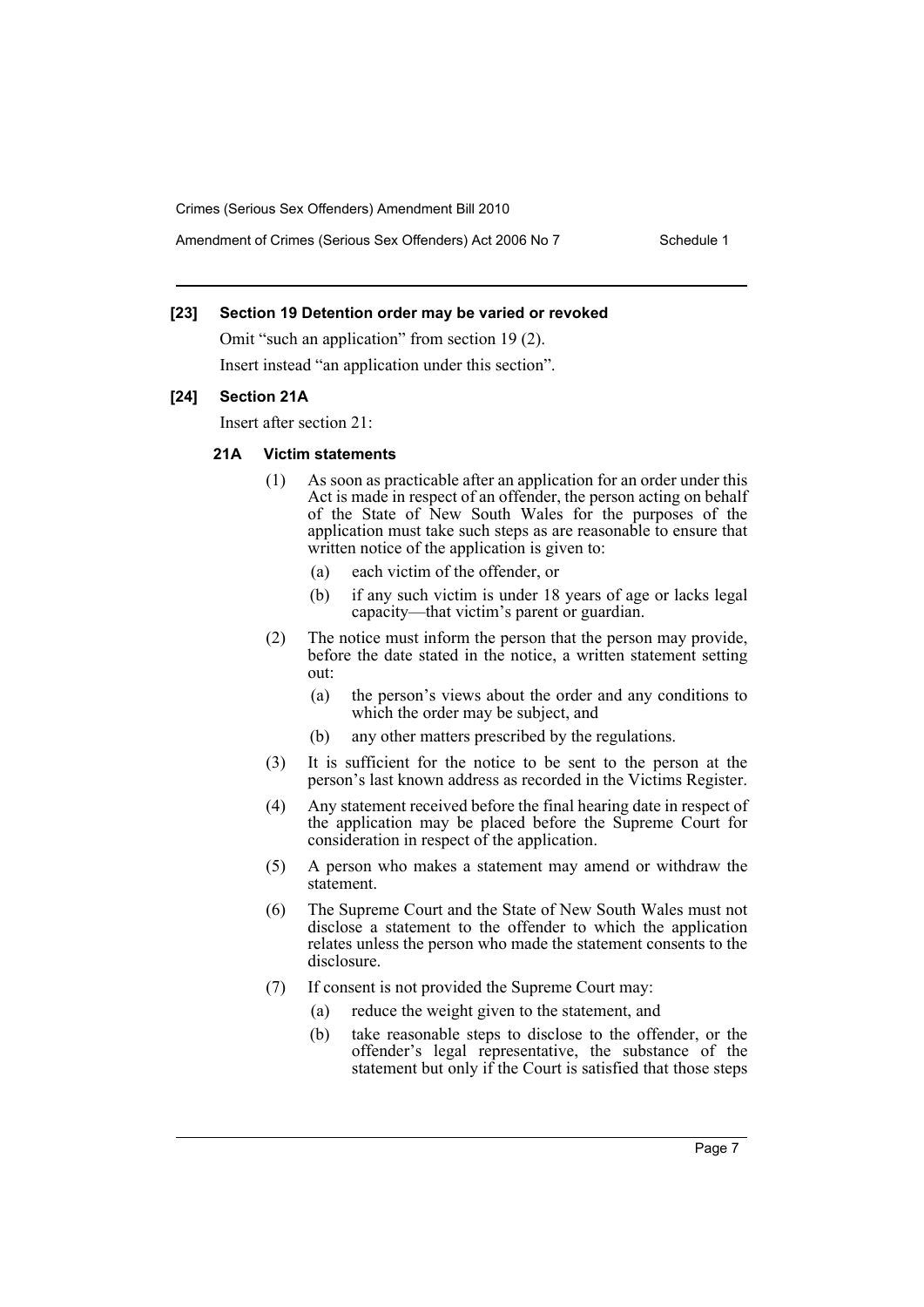could not reasonably be expected to lead to the identification of the victim or the person who made the statement.

(8) In this section:

*victim* of an offender means a victim who is recorded on the Victims Register in respect of the offender and who is a victim of an offence committed by the offender for which the offender is currently serving, or most recently served, a sentence of imprisonment.

*Victims Register* has the same meaning it has in the *Crimes (Administration of Sentences) Act 1999*.

#### **[25] Sections 25A and 25B**

Insert after section 25:

### **25A Proceedings for offences**

- (1) Proceedings for an offence under this Act or the regulations are to be dealt with summarily before the Local Court.
- (2) Proceedings for an offence under section 12 may also be dealt with summarily before the Supreme Court.

#### **25B Orders may be made at same time**

- (1) Nothing in this Act prevents the Supreme Court from making an extended supervision order in respect of a person at the same time that it makes a continuing detention order in respect of the person.
- (2) In such a case, despite section 10 (1), the extended supervision order commences on the expiry of the continuing detention order and expires:
	- (a) at the end of such period (not exceeding 5 years from the day on which it commences) as is specified in the order, or
	- (b) if the order is suspended for any period, the period specified in paragraph (a) plus each period during which the order is suspended.

#### **[26] Section 31 and Schedule 1**

Omit the provisions.

#### **[27] Section 32 Review of Act**

Omit "this Act" from section 32 (3). Insert instead "the *Crimes (Serious Sex Offenders) Amendment Act 2010*".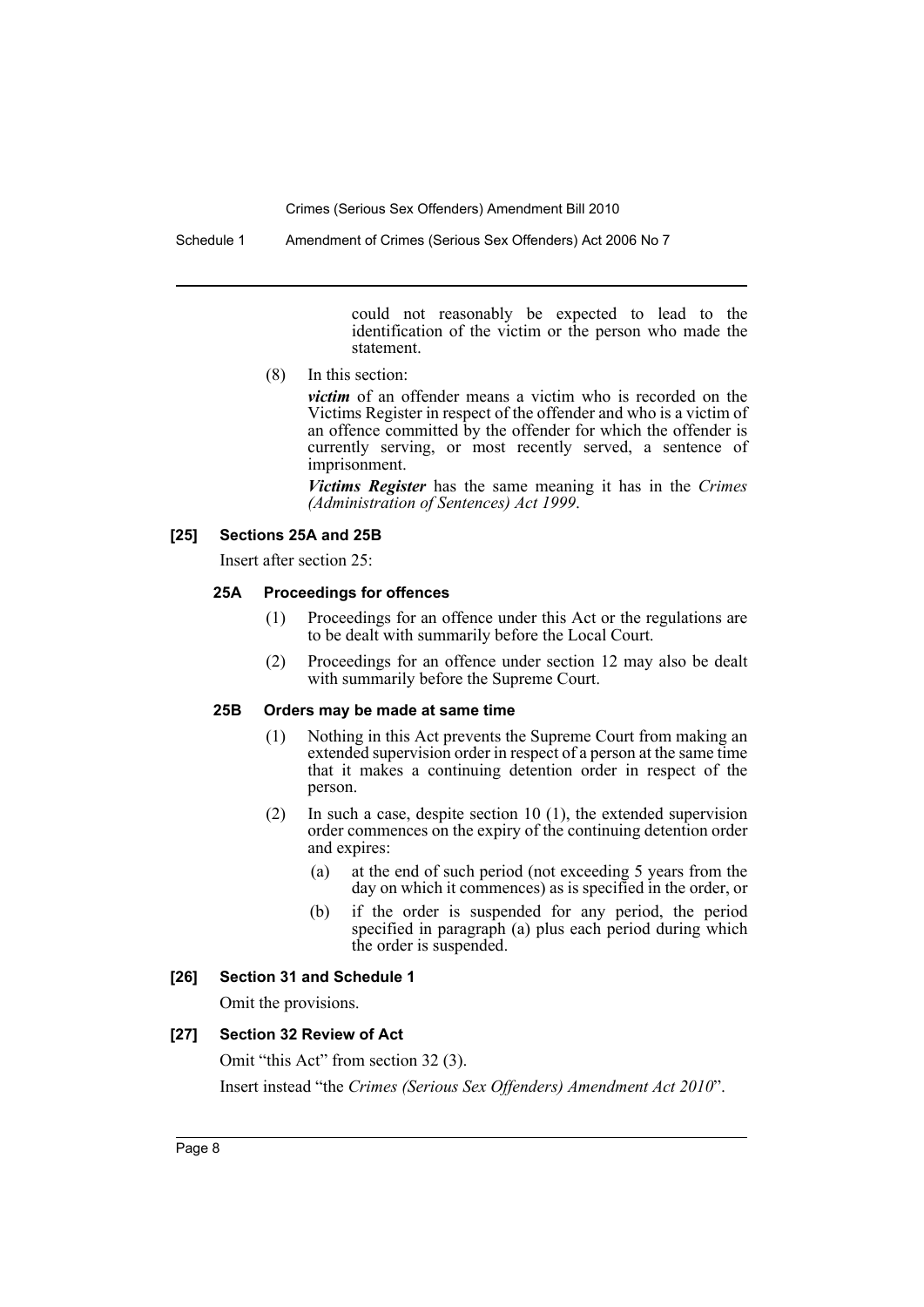Amendment of Crimes (Serious Sex Offenders) Act 2006 No 7 Schedule 1

# **[28] Schedule 2 Savings, transitional and other provisions**

Omit the source reference "(Section 31 (2))" from the Schedule.

# **[29] Schedule 2, clause 1 (1)**

Omit "the *Law*". Insert "*Law*".

# **[30] Schedule 2, clause 1 (1)**

Insert at the end of the subclause: *Crimes (Serious Sex Offenders) Amendment Act 2010*

# **[31] Schedule 2, Part 5**

Insert after Part 4:

# **Part 5 Provisions consequent on enactment of Crimes (Serious Sex Offenders) Amendment Act 2010**

# **7 Definition**

In this Part:

*2010 amending Act* means the *Crimes (Serious Sex Offenders) Amendment Act 2010*.

# **8 Application of 2010 amending Act**

- (1) The amendments made to this Act by the 2010 amending Act apply to and in respect of offences committed before the commencement of this clause in the same way as they apply to and in respect of offences committed on or after that commencement.
- (2) This Act, as amended by the 2010 amending Act, applies to and in respect of a person who is subject to an order under this Act that commenced before the commencement of this clause in the same way as it applies to and in respect of a person who is made subject to an order under this Act after that commencement.